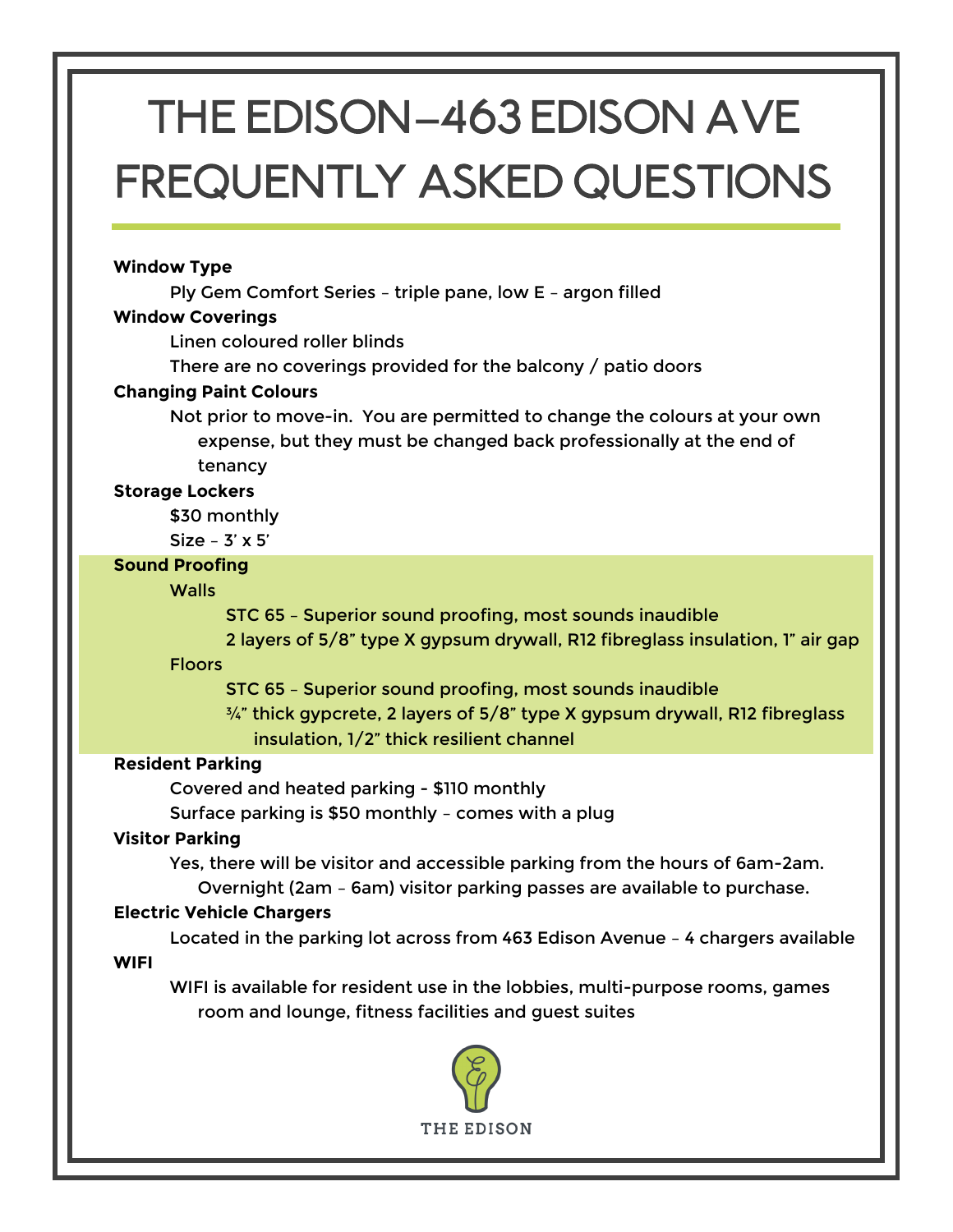## **Multi-Purpose Rooms / Games Room and Lounge**

These rooms all come with a kitchenette, seating, TV with cable and internet access and lounging areas. Board and card games are also in the room and available to use. Coffee and tea are provided in the rooms along with dishware.

Residents may book through the online Resident Portal the Multi-Purpose rooms and/or Games Room and Lounge for events at a first come, first serve bases. A deposit will be required to book the room and will be refunded once the room is back to its original state of cleanliness and repair (located in 447, 455 and 463 Edison Avenue)

#### **Fitness Facilities**

All residents have access to the fitness facility 24 hours a day. The fitness facility is for resident use only! (located in 447 and 463 Edison Avenue)

#### **Sauna**

A sauna is available for resident use only and is located in the fitness facility within 463 Edison Avenue

Clothing and a towel must be worn when in the sauna

# **Outdoor Pool**

An outdoor pool and patio area are open throughout the summer months. Opening and closing dates vary depending on the weather. The patio area is also equipped with a gas BBQ that is available for resident use.

#### **Guest Suites**

There are two studio style guest suites as well as one 2-bedroom guest suite (located in 455 and 463 Edison Avenue)

Pricing and availability for these suites are on the Resident Portal

## **Mail**

The resident mailboxes are located within the lobby of the building. There will also be separate compartments for larger parcel deliveries

# **Security**

There will be 120+ cameras throughout the complex that cover the entrances, storage rooms, halls, amenities and parking lot

Keyless FOB access only at all entrances with the exception of intercom access given by residents

# **BBQ's**

Propane only allowed on balconies – no BBQ's are permitted in the suites